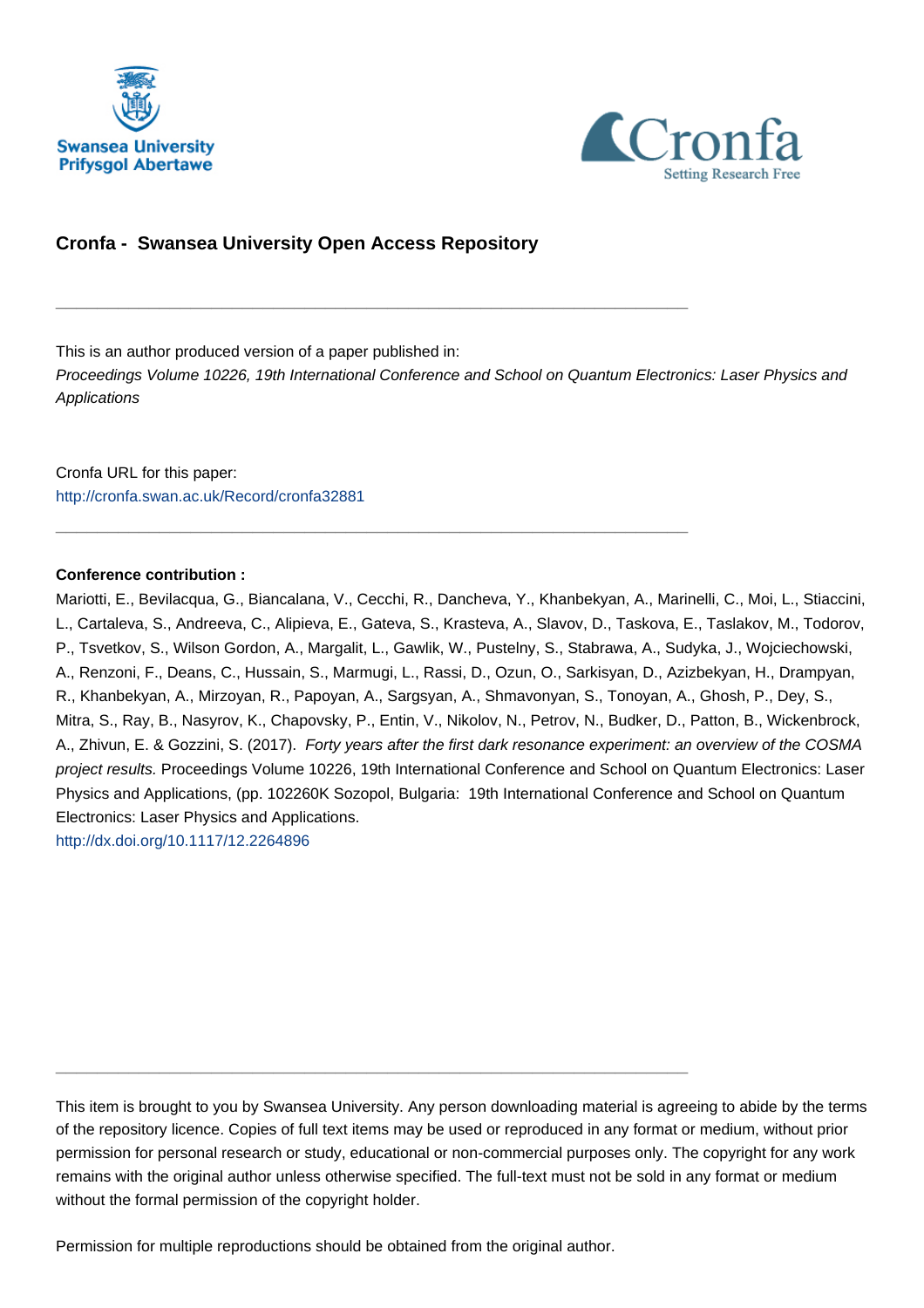Authors are personally responsible for adhering to copyright and publisher restrictions when uploading content to the repository.

[http://www.swansea.ac.uk/library/researchsupport/ris-support/](http://www.swansea.ac.uk/library/researchsupport/ris-support/ )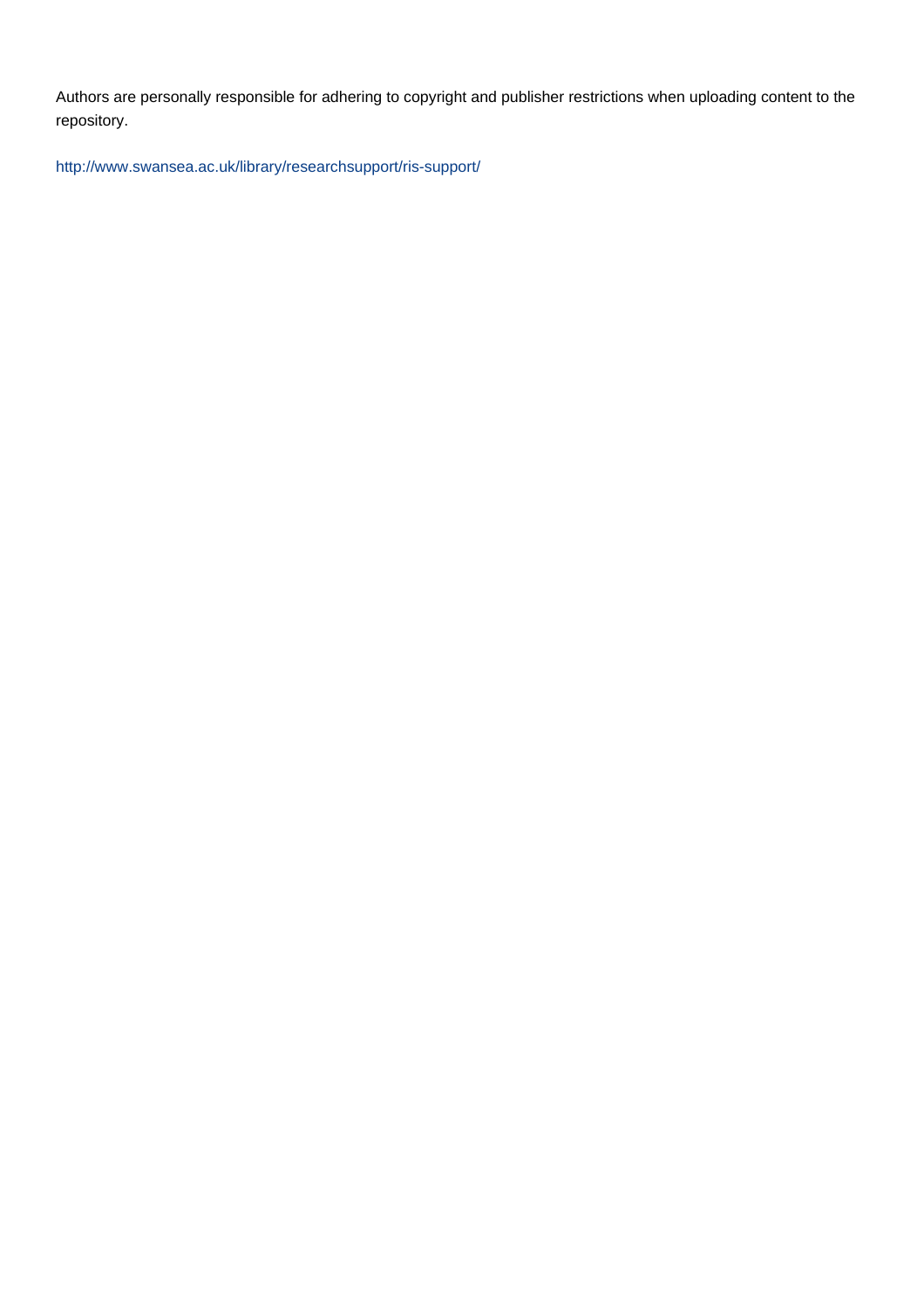# **Forty years after the first dark resonance experiment: an overview of the COSMA project results**

E.Mariotti<sup>a</sup>, G.Bevilacqua<sup>a</sup>, V.Biancalana<sup>a</sup>, R.Cecchi<sup>a</sup>, Y.Dancheva<sup>a</sup>, Alen Khanbekyan<sup>a</sup>, C.Marinelli<sup>a</sup>, L.Moi<sup>a</sup>, L. Stiaccini<sup>a</sup>, S. Cartaleva<sup>b</sup>, C. Andreeva<sup>b</sup>, E. Alipieva<sup>b</sup>, S. Gateva<sup>b</sup>, A. Krasteva<sup>b</sup>, D. Slavov<sup>b</sup>, E.T. Taskova<sup>b</sup>, M. Taslakov<sup>b</sup>, P. Todorov<sup>b</sup>, S. Tsvetkov<sup>b</sup>, A.Wilson Gordon<sup>c</sup>, L. Margalit<sup>c</sup>, W. Gawlik<sup>d</sup>, S. Pustelny<sup>d</sup>, A. Stabrawa<sup>d</sup>, J. Sudyka<sup>d</sup>, A. Wojciechowski<sup>d</sup>, F. Renzoni<sup>e</sup>, C. Deans<sup>e</sup>, S. Hussain<sup>e</sup>, L. Marmugi<sup>e,a</sup>, D. Rassi<sup>f</sup>, O. Ozun<sup>f</sup>, D. Sarkisyan<sup>g</sup>, H. Azizbekyan<sup>g</sup>, R. Drampyan<sup>g</sup>, Alek. Khanbekyan<sup>g</sup>, R. Mirzoyan<sup>g</sup>, A. Papoyan<sup>g</sup>, A. Sargsyan<sup>g</sup>, S. Shmavonyan<sup>g</sup>, A. Tonoyan<sup>g</sup>, P.N. Ghosh<sup>h</sup>, S. Dey<sup>h</sup>, S. Mitra<sup>h</sup>, B. Ray<sup>h</sup>, K.A. Nasyrov<sup>i</sup>, P. Chapovsky<sup>i</sup>, V. Entin<sup>i</sup>, N. Nikolov<sup>i</sup>, N. Petrov<sup>i</sup>, D. Budker<sup>jk</sup>, B. Patton<sup>j</sup>, A. Wickenbrock<sup>j,e,k</sup>, L. Zhivun<sup>j</sup>, S.Gozzini<sup>l</sup> <sup>a</sup>UniSiena, via Roma 56, Siena, Italia; <sup>b</sup>IEBAS, Sofia, Bulgaria; °Dept. of Chemistry, BIU, Israel; <sup>d</sup>Faculty of Physics, Astronomy, and Applied Computer Science, JU, Krakow, Poland; <sup>e</sup>Dept. of Physics and Astronomy, UCL, London, UK; <sup>f</sup>College of Human and Health Science, UniSwansea, UK; <sup>g</sup>Institute for Physical Research, NAS RA, Ashtarak, Armenia; <sup>h</sup>Dept. of Physics, Kolkata Univ., India; <sup>i</sup>IAE, Siberian branch of RAS, Novosibirsk, Russia; <sup>j</sup>Dept. of Physics, UCB, USA; <sup>k</sup>Helmholtz Institute, JGU Mainz; <sup>1</sup>INO – CNR, Pisa

## **ABSTRACT**

COSMA – Coherent Optics Sensors for Medical Application is an European Marie Curie Project running from 2012 to March 2016, with the participation of 10 teams from Armenia, Bulgaria, India, Israel, Italy, Poland, Russia, UK, USA. The main objective was to focus theoretical and experimental research on biomagnetism phenomena, with the specific aim to develop all-optical sensors dedicated to their detection and suitable for applications in clinical diagnostics. The paper presents some of the most recent results obtained during the exchange visits of the involved scientists, after an introduction about the phenomenon which is the pillar of this kind of research and of many other new fields in laser spectroscopy, atomic physics, and quantum optics: the dark resonance.

**Keywords:** Coherent Population Trapping, Electromagnetically Induced Transparency, Optical Magnetometry, Nanocell, Coatings, Imaging, All-optical sensors

# **1. INTRODUCTION**

The experiment of Alzetta, Gozzini, Moi, and Orriols<sup>1</sup> was the first experimental observation of the so – called "black" line", later indicated as Coherent Population Trapping (CPT), a quantum phenomenon where the destructive interference of the transition amplitudes, when the two laser fields are tuned in resonance with the transitions connecting the hyperfine ground state levels to the excited one, is able to cancel the fluorescence, with a very tight resonance condition. In this way, by the application of both an inhomogeneous magnetic field and multimode, circularly polarized laser radiation to a sodium vapor sealed cell, the authors could directly see by eye one or more thin dark volumes along the dye-laser beam. These dark regions were located in the positions where the frequency distance of two laser modes coincided with the Zeeman shifted distance of atomic levels, to form a lambda system, as shown in fig 1.



Figure 1. Left: three level scheme for the Sodium excitation; right: picture of the effect and calculation (taken by ref.2) of the transition profile when one of the two laser frequencies is scanned across the resonance.

19th International Conference and School on Quantum Electronics: Laser Physics and Applications, edited by Tanja Dreischuh, Sanka Gateva, Albena Daskalova, Alexandros Serafetinides, Proc. of SPIE Vol. 10226, 102260K · © 2017 SPIE · CCC code: 0277-786X/17/\$18 · doi: 10.1117/12.2264896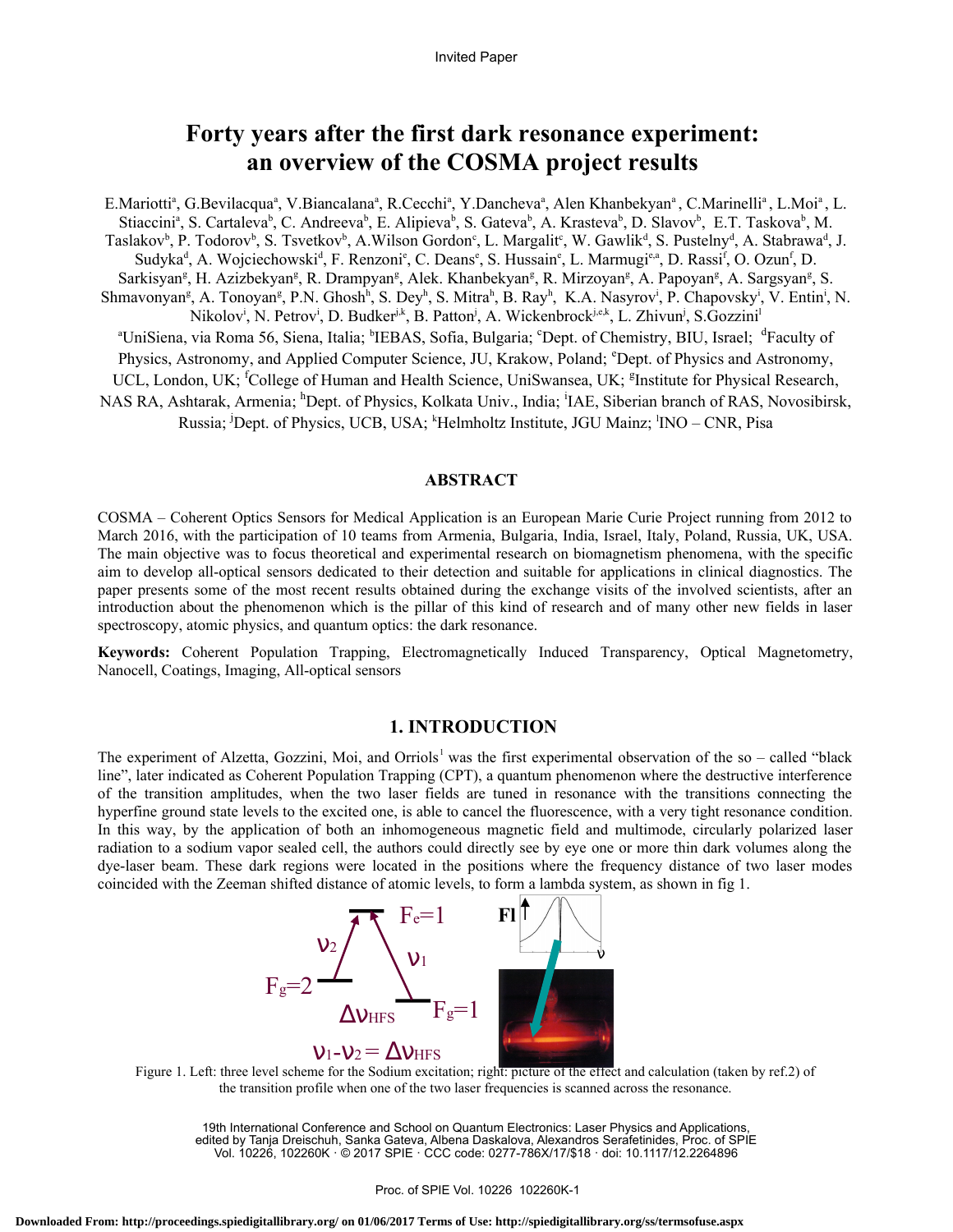The interpretation of the ultra – narrow resonant phenomenon, whose reduced bandwidth is related to the very long lifetime of the ground states, was given by Arimondo and Orriols<sup>2</sup>, who solved the optical density matrix correlated problem in an analytic way, giving the plot with the typical narrow dip in a much broader structure, obtainable when scanning one of the two laser frequencies across the resonance (upper – right insert of fig.1)

This very clear demonstration of a new effect paved the way for a large variety of applications, still growing in number and importance. We want to briefly give here a few examples of the fantastic consequences this seminal article has left as a legacy.

A particular case of the phenomenon is the use of one of the two lasers as a pump saturating the transition, while using the other one as a probe. This choice has been called Electromagnetically Induced Transparency<sup>3</sup>, and recently it has been applied to both a few atoms and even to a single atom stored in a high finesse cavity, merging two innovative fields of quantum optics<sup>4</sup>. One of the most spectacular results of the steep resonance produced by CPT is the possibility to reduce the light velocity to values of the order of tens of meters per second, as demonstrated in <sup>5</sup>. Of course, it is not mandatory to create a three level system playing with the first excited state: in fact, ref. <sup>6</sup> gives a proof of a possible dark state spectroscopy of Rydberg levels, measured as a suppression of the ionization in Neon atoms. The development of more and more advanced atomic clocks, towards outstanding precision limits, able to measure general relativity effect at very small distances, has been favored by using narrow and 100% contrast dark line signal as a reference<sup>7</sup>. It is worth noting that there are also suggestions to implement a CPT – based atomic clock in an undergraduate lab<sup>8</sup>, just to underline that both the dark resonances and their applications has become as much "popular" as well as powerful tools. CPT is able to promote four – wave mixing, enhancing the efficiency of the generated signal, as the nonlinear absorption competes with the linear one<sup>9</sup>. The most awarded experiments of the last 20 years, regarding laser cooling and trapping, have got benefit by dark resonances, for example via the Velocity Selective Coherent Population Trapping mechanism<sup>10</sup>. There are also proposals for using EIT spectroscopy in order to detect smaller density molecules in presence of a more populated species<sup>11</sup>. Going to even more complicated physical systems, CPT has been demonstrated in a semiconductor, for a hole spin state in a quantum dot<sup>12</sup>. At completely different energies, EIT has been put in evidence for a Mőssbauer nuclear resonance of Iron, excited by synchrotron radiation in a low finesse cavity where two different samples are obliged to have a superradiant and a subradiant behavior, so to get two different effective excited states, being respectively placed in an antinode and a node of the cavity<sup>13</sup>. Finally, as an introduction to what is commented in the next paragraphs, where an overview of a few of the last year results of the COSMA project will be described, we want to cite the performances of all – optical magnetometers, where the sensitivity of fraction of  $fT/\sqrt{Hz^{14}}$  has allowed for the non cryogenic detection of brain signals with gradiometric configurations.

# **2. COSMA PROJECT RESULTS**

#### **2.1 Study of fundamental processes**

One of the possible goal of a fundamental quest of the CPT related processes is the search for new efficient excitation schemes, as well as the comprehension and control of the phenomena involved.

For the formation of high-contrast *N*-type resonance in a  $\Lambda$ -system (ground levels are  $F_g=2$ , 3), on the *D*<sub>1</sub> line of the Rb atoms, two continuous narrow-band diode lasers with  $\lambda$ =795 nm and a 8 mm- long cell filled with the Rb vapor and a buffer gas (20 Torr neon) have been used. A new 4-level system based on an additional  $(3<sup>rd</sup>)$  laser radiation (we call it "preparation" radiation) has been suggested<sup>15</sup>. When the frequency  $v_{PREF}$  is in resonance with rubidium on  $5S_{1/2}$ ,  $F_s=2\rightarrow$  $5P_{3/2}$  transitions (D<sub>2</sub> line,  $\lambda$ =780 nm), via optical pumping process (through 5P<sub>3/2</sub> level) it transfers a large number of Rb atoms from  $F_g = 2$  to  $F_g = 3$  and creates the inversion condition  $N_3(F_g=3) > N_2(F_g=2)$  and if the probe frequency starts from  $F<sub>g</sub>=3$ , then the amplitude of the "bright" resonance will increase. Meanwhile when frequency  $v<sub>PREF</sub>$  is in resonance with  $5S_{1/2}$ ,  $F_g=3 \rightarrow 5P_{3/2}$  transitions it transfers atoms from  $F_g=3$  to  $F_g=2$  and creates the inversion  $N_2(F_g=2) \ge N_3(F_g=3)$ . In this case a Raman-type process is switched-on and the initially "bright" resonance is amplified and demonstrates increase in transmission (in the spectrum it looks like a "dark" resonance). Thus, it is possible to control the sign of the resonance.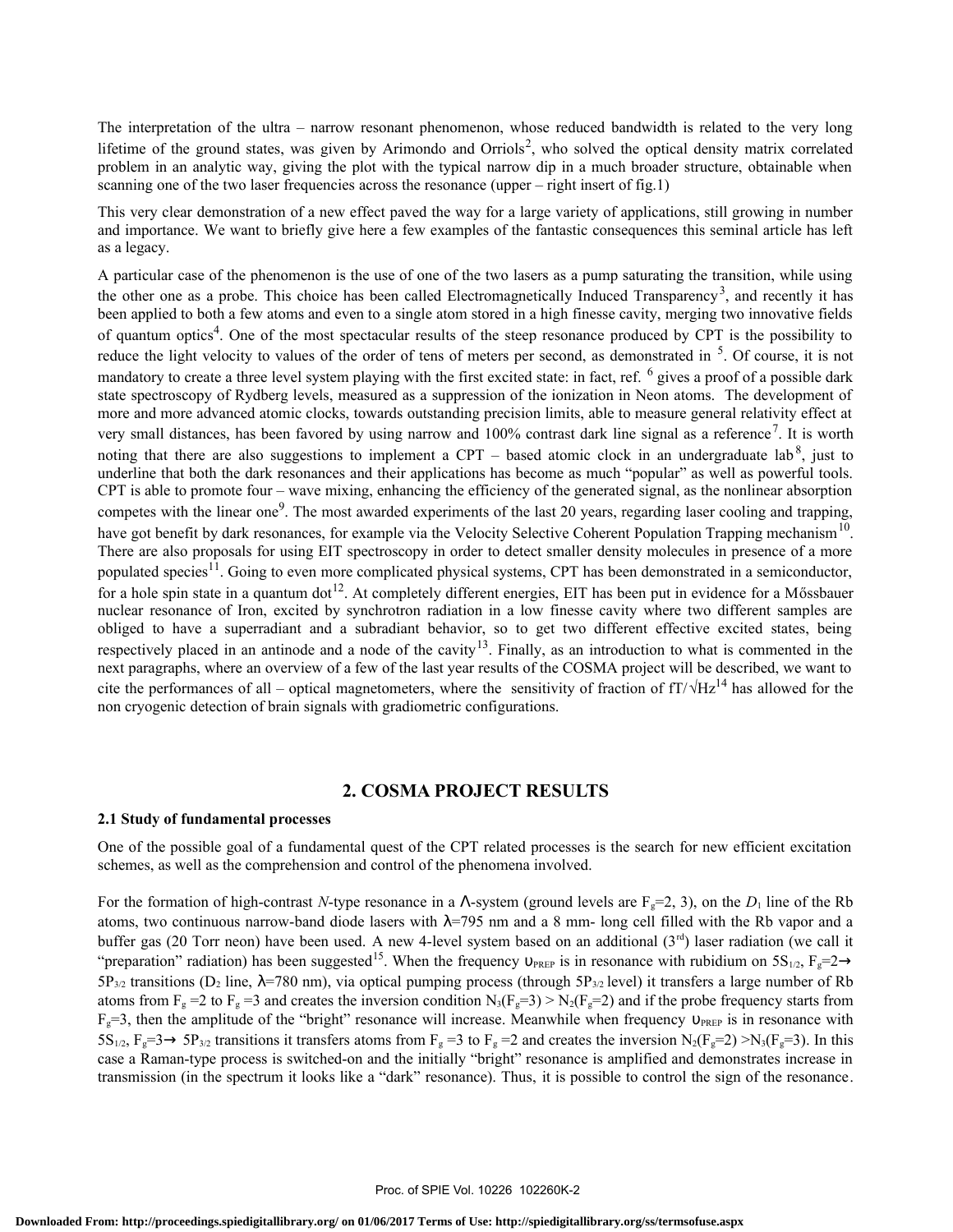The good signal/noise ratio of the observed resonance allows us to follow its behavior in an applied magnetic field from several gauss to several hundred gauss. Since narrow-band diode–lasers operating at the wavelengths 780 nm and 795 nm are widely available, the presented system is very robust and convenient for forming controllable narrow-band resonances for practical applications.

While the light – shift problem has been thoroughly investigated in samples confined in uncoated cells, this is not true for the Vector Light Shift (VLS) case in coated vessels. The role of VLS in an optical, synchronously pumped orientation-based Cs magnetometer exploiting a paraffin-coated alkali-metal vapor cell has been discussed in ref. <sup>16</sup>. This kind of magnetometer is based on the resonant response of the atoms to a light modulated at a frequency matching their Larmor-precession frequency. The magnetic field can be extracted by measuring the center frequency of the Lorentzian shaped magnetic resonance. The paper shows that the light shift for a fixed optical power, when the optical pumping is negligible, is independent of the size of the laser beam, with the exception of small systematic contributions. These results are important for modern magnetic sensors that make use of auxiliary fictitious fields and can be extended to other spatially averaged quantities in cells with long coherence times, for example, to the averaging of the scalar and tensor light shifts.

In an alkali dilute gas (for example, Rb and Cs) in presence of a buffer gas, when the exciting laser radiation is tuned to the half-sum frequency of transitions from the two hyperfine sublevels of the ground state, a "bright" resonance can be detected<sup>17</sup>. This "intermediate resonance" is absent in pure vapor cells up to at least 50 mW radiation power, while it is observable in buffered vapor cells already at sub-mW-range power. Due to this fact, together with the existence of a threshold with the laser radiation intensity and the resonant nature of these spectral features, the interpretation is fully or partly attributed to a four-wave mixing process where two mid-resonance laser photons originate two photons on the D2 line hyperfine transitions. This process is strongly assisted by the velocity changing elastic collisions of alkali atoms with the buffer gas ones, which produces an increase of the interaction time.

## **2.2 Tests of coatings**

There are two possible methods in order to both preserve the polarization of the sample as excited by laser light and to eliminate the mixing of the ground state levels due to collision with either the cell walls or with atoms of the same kind: one is to fill the sensor cell with an appropriate buffer gas, the other to coat the cell walls with anti – relaxation coatings. COSMA collaborators have also worked a lot in this second framework.

In order to increase the contrast of the coherent resonance that is one of the main parameters determining the Optical Magnetometer sensitivity an experimental study has been performed and a new theoretical model developed<sup>18</sup>. Here, the formal description of the formation of magneto-optical resonances in alkali-metal atomic vapor is based on a density matrix approach, treated within the formalism of the Liouville equation. The analysis is focused on the case of EIT in spectroscopy cells coated with anti-relaxation polymers. One of the key features, of direct interest for COSMA final goals, is the parametrization of the coating's efficiency: an empirical coefficient  $\varepsilon$  is in fact introduced, in order to quantify the coating's anti-relaxation properties. The approach allowed the extension of the calculations to many different degrees of depolarization after atom/wall collisions and, therefore, to a broad range of coatings, including uncoated cells.

This provides a formal tool to indirectly evaluate the properties of a coating and thus a quantitative criterion to evaluate its suitability for critical applications, such as ultra-sensitive atomic magnetometry. The investigation reported in Ref.<sup>18</sup>, in particular, takes into consideration also different configurations for the EIT formation and different efficiency of the coating characteristics and the atomic energy structure. The model is validated by investigating the EIT with degenerate Zeeman levels in <sup>39</sup>K D<sub>1</sub> and Cs D<sub>2</sub> lines, which exhibit respectively an almost negligible and a relevant impact of hyperfine optical pumping. The results are compared to experimental data, exhibiting good agreement and extending the analysis to the  $39K$  D<sub>1</sub> line in the case of degenerate and non-degenerate EIT with amplitude-modulated light.

In this way, more insight in the dynamics of EIT in presence of anti-relaxation coating is provided. In detail, with coatings such as paraffin or polydimethilsiloxane (PDMS), atoms can collide against the cell's walls without any change of their internal state. This implies that atoms, already polarized after interaction with the optical pumping beam, can interact again with the laser beam after bouncing off the wall, without losing their orientation. As a consequence, the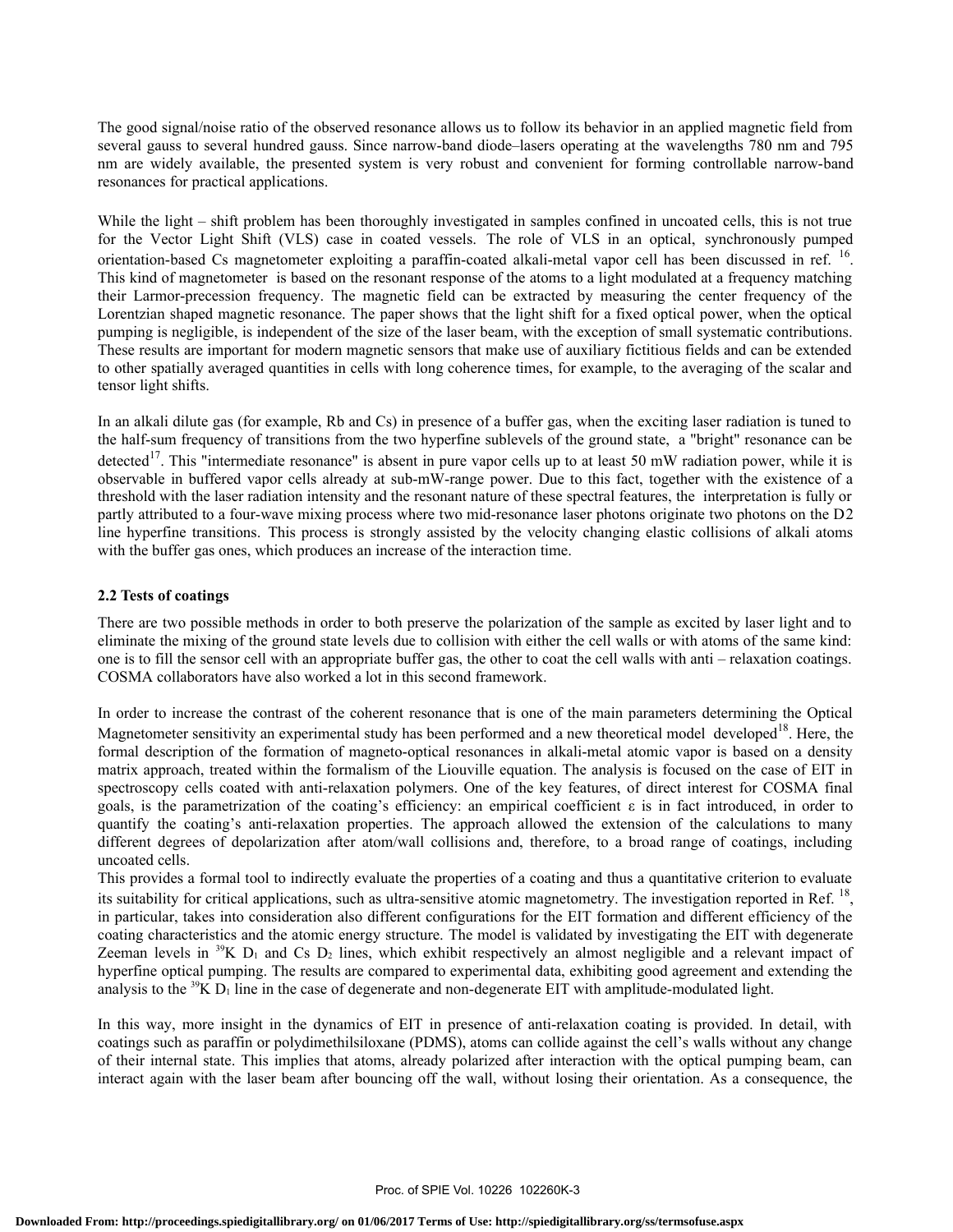angular momentum distribution of the atoms re-entering the laser/atoms interaction volume is a non-equilibrium one: the initial conditions for atoms reentering the laser beam depend on the previous interaction with the laser beam. Whereas in previous works the system's model was solved by the method of iterations, where the number of iterations needed for sufficient convergence is proportional to the number N of collisions of a single atom with walls going without a spin change:  $(N = 1/\epsilon)$ , thus requiring a large number of iterations for high-quality coatings and practically limiting the applicability ( $\varepsilon > 0.1$ ), in Ref. <sup>18</sup>, extension to small values of  $\varepsilon$  was demonstrated.

A similar approach is pursued also in Ref.  $^{19}$ : in order to measure the quality of the cell's coating, it is sufficient to measure the ratio between the intensity of the fluorescence at the beginning and at the end of a resonant probing laser pulse, and also the rate of exponential decay of fluorescence intensity during the laser pulse. In this way, a simple method allowing direct study of the dependence of fluorescence spectra on the quality of cell wall coating has been demonstrated. The proposed approach is first demonstrated on the  $D_1$  line of Rb. In the coated cell, it is shown that with irradiation of *Rb* vapor by intensity-modulated laser light, the fluorescence is reduced due to depleting of the excited by the light ground-state level. These coatings could be used for the creation of small sized optical magnetometers and atomic clocks, where by getting higher contrast of the magneto-optical and clock resonances, the accuracy of the magnetic field measurement and time can be improved.

Ref.  $^{20}$  is devoted to new features observed in the Saturated Absorption spectrum on the D<sub>1</sub> line of K. In an uncoated optical glass cell containing pure K atoms, excitation by circularly polarized pump beam produces an enhancement of the amplitude of the crossover resonances due to the hyperfine transitions starting from the ground state  $F_g = 2$ . This effect appears to be much more relevant when K atoms are contained in a cell coated with an anti-relaxation film. Here, the crossover resonance in the  $F_g = 2$  set of transition is not observed experimentally with linearly polarized pump light, while in case of circular polarization its amplitude is significantly enhanced. The Light Induced Atomic Desorption  $(LIAD)$  effect<sup>21</sup> strongly improves the intensities of the Saturated Absorption resonances observed in coated cell.

Narrow magneto-optical resonance on  ${}^{87}Rb$  D<sub>1</sub> line are investigated in optical cell with paraffin anti – relaxation coating<sup>22</sup>. In two-level degenerated system this resonance is due to the interference between transitions involving the Zeeman sub-levels, created by interaction of resonance linear polarized laser beam with the atoms. The observed signal is detected by sweeping magnetic field **B** around its zero value. In a coated vacuum cell the fluorescence signal has a complex form, because the anti-relaxation coating preserves the created coherence, having different relaxation rates. The ground state coherence is transmitted by the laser field to the upper level; thereby polarization moments with different rank contribute to the fluorescence. The manifestation of the different polarization moments in the observed signal depends on the geometry of the experiment – direction of observation, plane of the laser polarization, polarization of the registered light. The resonances obtained in the fluorescence having different polarization are compared in order to clear up what are the contributions to the fluorescent signal from the polarization moments with different rank. The experiment is performed on the  $D_1$ <sup>87</sup>Rb line, F=2→ F<sup>2</sup>=1 transition. The magneto-optical resonances, detected in two orthogonal polarizations are measured. Numerical calculations with parameters, close to the experimental ones are performed by using a program, which is based on the irreducible tensor operator formalism. The results of the modeling are in agreement with the measured ones for different experimental conditions.

The observation that, in presence of organic coatings such as paraffin or PDMS, Rb vapor absorption spectra exhibit signatures of a population redistribution produced by optical pumping has been demonstrated in  $^{23}$ . Deformation of the atomic absorption peaks and shift of their central frequencies have been experimentally correlated to the laser frequency scan rate and direction. These results allow one to investigate the role and the contribution of the coating anti-relaxation properties to the response of the atomic system to optical pumping. In the paper this approach is proposed as a practical, cost- and time-effective method to assess the performance of an organic coating, without hampering the regular experimental activity.

# **2.3 Miniaturization of sensors – the micro- and nano-cells systems and the related new physics**

One of the most intriguing tools of the last 20 years of investigation in the field of high resolution laser spectroscopy is the so – called nanocell, i.e. a special vessel of centimeter size in diameter, but with a thickness limited to lengths ranging from some hundreds of nanometers (the optical radiation wavelength order of magnitude) to micrometric scale.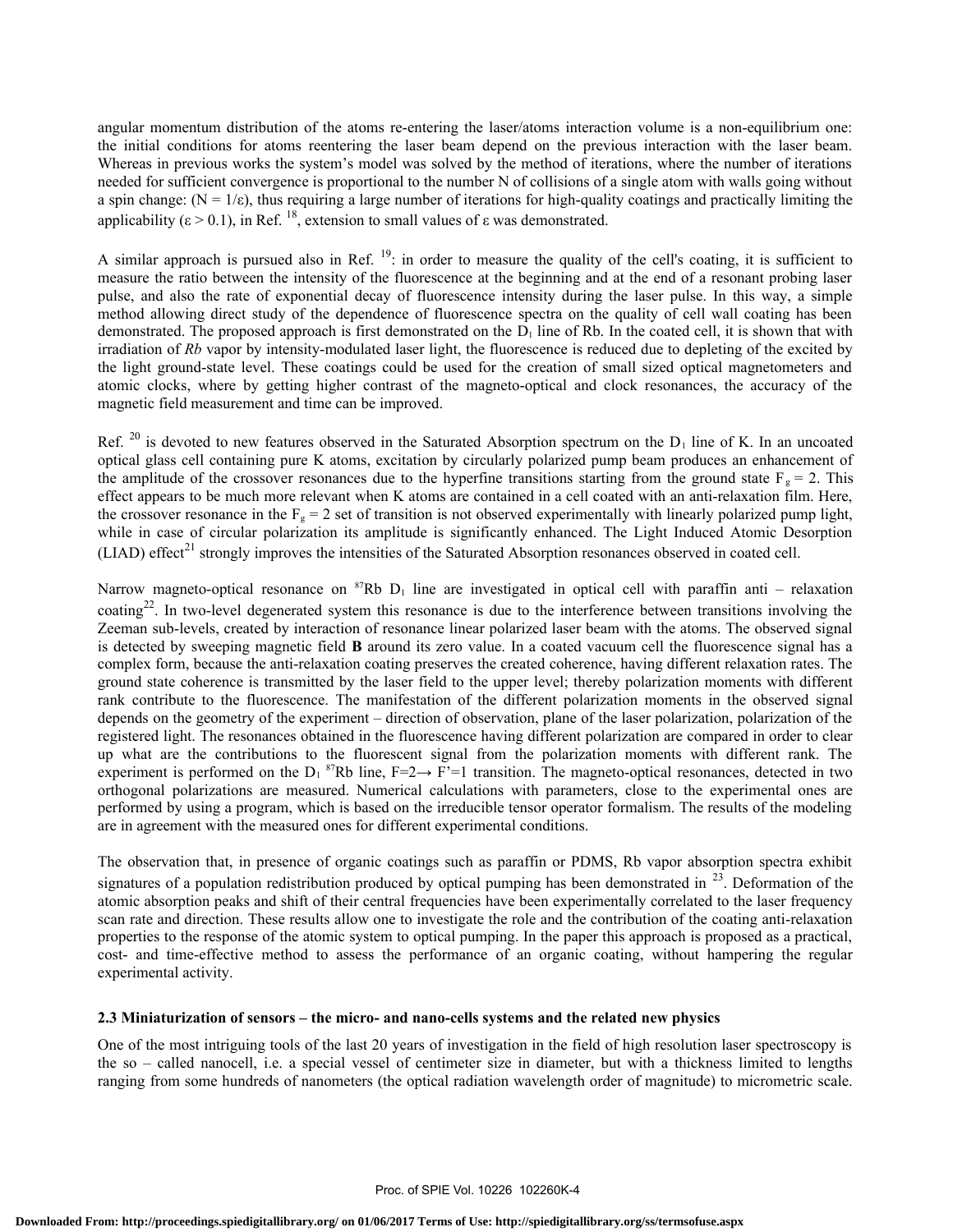In this kind of very robust cell (the technical realization allows for temperatures of several hundreds centigrades), atoms show a direct sub – Doppler behavior and CPT/EIT processes can be studied in a new context, that can help a miniaturization of the sensors.

The electromagnetically induced transparency (EIT) phenomenon has been investigated in a  $\Lambda$ -system of the <sup>87</sup>Rb D<sub>1</sub> line in an external transverse magnetic field<sup>24</sup>. Two spectroscopic cells having strongly different values of the relaxation rates  $γ_{rel}$  have been used: a Rb cell with antirelaxation coating (L ~ 1 cm) and a Rb nanometric – thin cell (nano-cell) with thickness of the atomic vapor column L=795nm. For the EIT in the nano-cell, we have the usual EIT resonances characterized by a reduction in the absorption (i.e. dark resonance (DR)), whereas for the EIT in the Rb cell with an antirelaxation coating, the resonances demonstrate an increase in the absorption (i.e. bright resonances). Such unusual behavior of the EIT resonances (i.e. the reversal of the sign from DR to BR) is likely caused by the influence of alignment process. The influence of alignment strongly depends on the configuration of the coupling and probe frequencies as well as on the configuration of the magnetic field.

Electromagnetically induced transparency (EIT) resonances have been investigated [with the  $85Rb$  D<sub>1</sub> line (795 nm) in strong magnetic fields (up to 2 kG) with three different types of spectroscopic vapor cells: the nano-cell with a thickness along the direction of laser light L ≈795 nm, the micro-cell with L = 30  $\mu$ m with the addition of a neon buffer gas, and the centimeter-long glass cell<sup>25</sup>. These cells allowed us to observe systematic changes of the EIT spectra when the increasing magnetic field systematically decoupled the total atomic electron and nuclear angular moments (the Paschen-Back/Back-Goudsmit effects). The observations agree well with a theoretical model. The advantages and disadvantages of a particular type of cell are discussed along with the possible practical applications.

The crossover resonances make saturated-absorption spectra very complicated, in particular when an external magnetic field B is applied. Paper  $^{26}$  is the first experimental demonstration that the use of micrometric-thin cells (in the specific case, the length is around 40 µm) allows for application of saturated absorption in order to quantitatively study both the frequency splitting and the shifts of the Rb atomic transitions in a wide range of external magnetic fields, from 0.2 up to 6 kG (20–600 mT). The authors compare the spectra obtained with the thin cell with those obtained with other techniques. Moreover, they present applications for optical magnetometry with micrometer spatial resolution and a broadly tunable optical frequency lock.

Using a micrometric thickness Cs cell, BAS-UC group recorded sharp EIT and enhanced broad VSOP signals. The observed spectra could be reproduced by a theoretical simulation with a Doppler convolution including all possible orientations of atoms with respect to the laser beam direction<sup>27</sup>.

#### **Development of new Magnetometers**

UCL designed and developed an alternative experimental approach, based on Magnetic Induction Tomography (MIT), for applications of OAMs in biomedical diagnostics and imaging. The idea is to take advantage of the superior performance of OAMs to measure the small AC field produced by eddy currents excited in the object under evaluation by a primary AC magnetic field (under the operator's control).

The main goal is the imaging of the heart and, in particular, the diagnosis of atrial fibrillation. Nevertheless, other possible applications include detection and imaging of certain classes of tumors, neuropathies and other conditions where the tissues' conductivity is affected.

In order to pursue this goal, an  ${}^{87}$ Rb OAM operating in self-oscillation regime was designed and tested with the first demonstration of electromagnetic induction imaging with atomic magnetometers<sup>28</sup>. The system was based on amplitudemodulated, synchronous optical pumping of <sup>87</sup>Rb atoms contained in a PDMS-coated vapor cell. Although successful, the apparatus required a bulky and expensive phase-locked loop with a PID controller in order to ensure the selfoscillation operation. In view of practical applications in clinical practice and surgery theaters, this could represent a limitation and a source of unreliability.

Therefore, the OAM was completely redesigned in order to reduce the sensor's footprint and cost and to increase its robustness and simplicity: the system's architecture was thus moved to an <sup>87</sup>Rb optically-pumped radio-frequency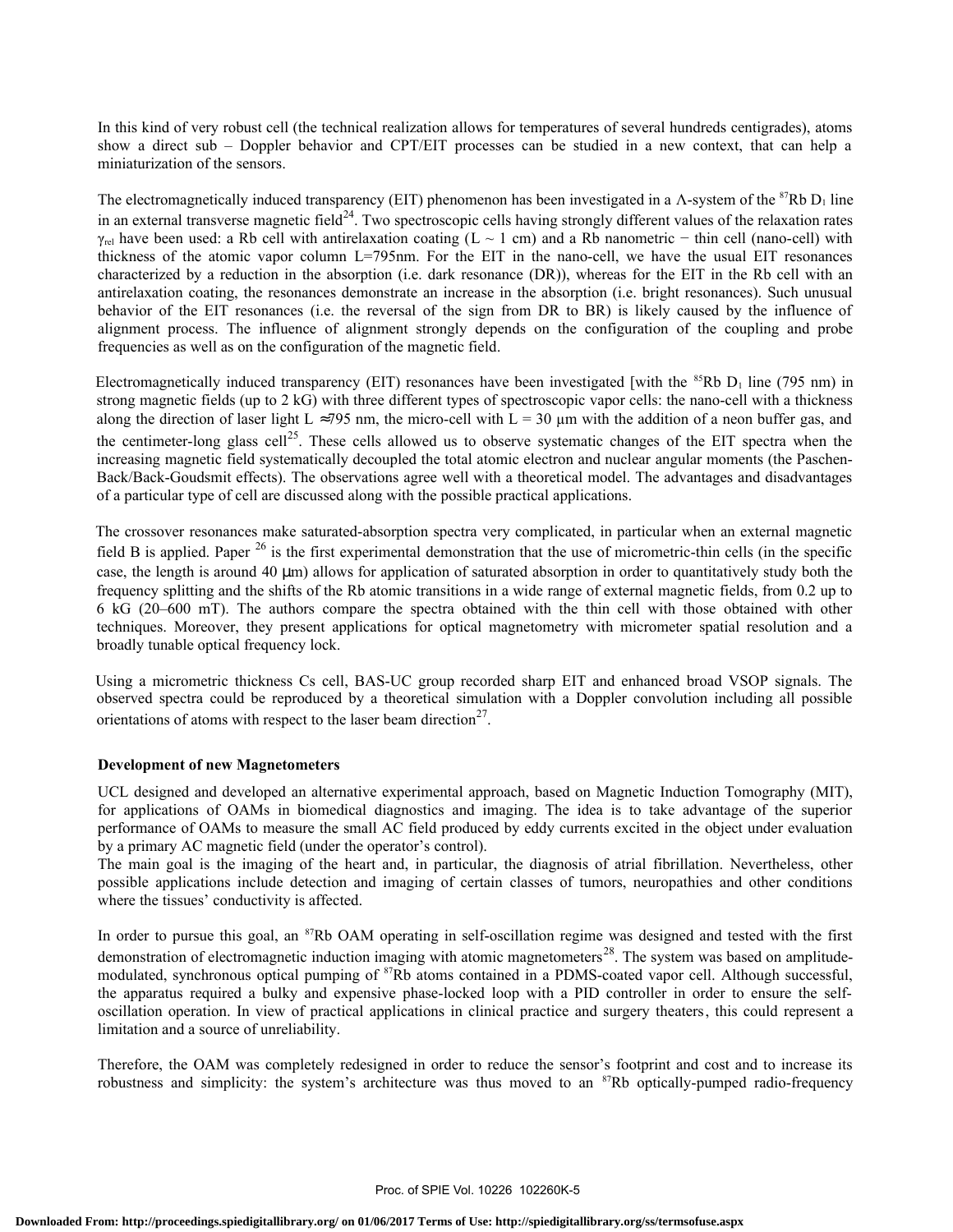OAM<sup>29</sup>, with several technical improvements in view of operation in 'real-life' situation, in an unshielded environment and at room temperature. As a result of this process, a cost reduction of more than \$6000 per sensor unit can be estimated. The new setup is built around a custom-designed cubic vapor cell containing 20 Torr of  $N_2$  as buffer gas. The operating principle is now based on continuous optical pumping by a circular polarized laser beam and coherent driving of the atomic spin population by means of a perpendicular RF field. On the one hand, this allowed further simplification of the system, while maintaining or possibly expanding its wide tunability. On the other hand, it allowed integration of the MIT primary source in the design of the OAM. A linearly polarized probe beam encodes information about the atomic Larmor precession and, hence, about the magnetic fields to be measured in the oscillation of its polarization plane. By performing space-resolved measurements with a balanced polarimeter, one can thus map the local response of an object of interest to excitation by the MIT primary field. The result is a 2D conductivity map which would reveal local anatomy and, more importantly, anomalous distribution of conductivity.

The capability of the UCL's RF OAM to operate both in 'passive' (i.e. as a pure magnetometer) and in 'active' (i.e. as a detector for induction imaging) configurations in an unshielded environment at room temperature was carefully investigated.

Samples with conductivities differing by more than two orders of magnitude were imaged, sub-millimetric features were observed and the penetration of conductive barriers, mimicking reconstruction plates or surgery tools, was demonstrated, all in real time, without any image processing and no background subtraction.

Contextually, a thorough investigation of the possible applications of the system, of its feasibility in actual healthcare environment and its intrinsic advantages was conducted by the UCL unit. Results were reported in a dedicated paper<sup>30</sup>, where the immediate application to diagnosis and investigation of cardiac arrhythmias was taken into consideration. In particular, atrial fibrillation, which affects a large fraction of aging population and has a number of severe complications, in some cases fatal, still lacks a dedicated diagnostic tool. Consequently, while its underlying causes are not yet confirmed, its treatment and patients management are also sub-optimal. However, evidence of a correlation with changes in the conductivity of the heart have been found recently. The OAM imaging system under development at UCL would directly map the heart's conductivity, thus providing new insight of the causes of atrial fibrillation and allowing healthcare professionals a dedicated diagnostic tool and more targeted treatments, either drug-based or surgical.

This approach, with to equivalent currently on the market, would be complementary to more conventional investigations such as electrocardiograms and the magneto-cardiogram investigated by other partners of COSMA.

The activity carried out in the last year in the DIISM-UNISI group has been focused on several aspects concerning both applications and fundamental studies and characterization of a Bell-Bloom implementation of a multichannel differential setup magnetometer. The system is based on two gas-buffered Cs cells, where the buffer gas makes the atom motion essentially diffusive and thus different areas of the sample are sensitive only to the respective local field. This feature made possible to analyze separately the interaction in different areas of the probe-beam spot, and to achieve a differential response even with a single cell operation. In conclusion, a dual cell / quadruple channel operation was demonstrated and characterized<sup>31</sup>.

Such system enables to get a response to different kinds of field inhomogeneities, detecting selectable higher order derivatives of the variations of a field component.

A theoretical model<sup>32</sup> was developed in order to evaluate the role of the pumping laser on the atomic population/polarization dynamics. In particular, as the modulated parameter of the pumping radiation is the optical frequency (not the amplitude, as in large part of similar setups reported in the literature) it is possible to use the pump radiation to produce both Zeeman pumping and hyperfine pumping, taking advantage from the latter. It was demonstrated that an appropriate choice of the modulation parameters allows for both improving the detected signal and for counteracting relaxation phenomena due to spin-exchange collisions: it is possible to induce the phenomenon known as light-narrowing.

An all-optical  $133Cs$  scalar magnetometer, that operates in nonzero magnetic field, was built at UCB<sup>33</sup>. The system is based on a magnetic resonance driven by an effective oscillating magnetic field that is produced by the AC Stark shift of an intensity-modulated laser beam. The projected shot-noise-limited sensitivity is 1.7  $fT/\sqrt{Hz}$  while the technical noise floor is 40 fT/√Hz. These results reproduce what has been achieved with a coil-driven scalar magnetometer using the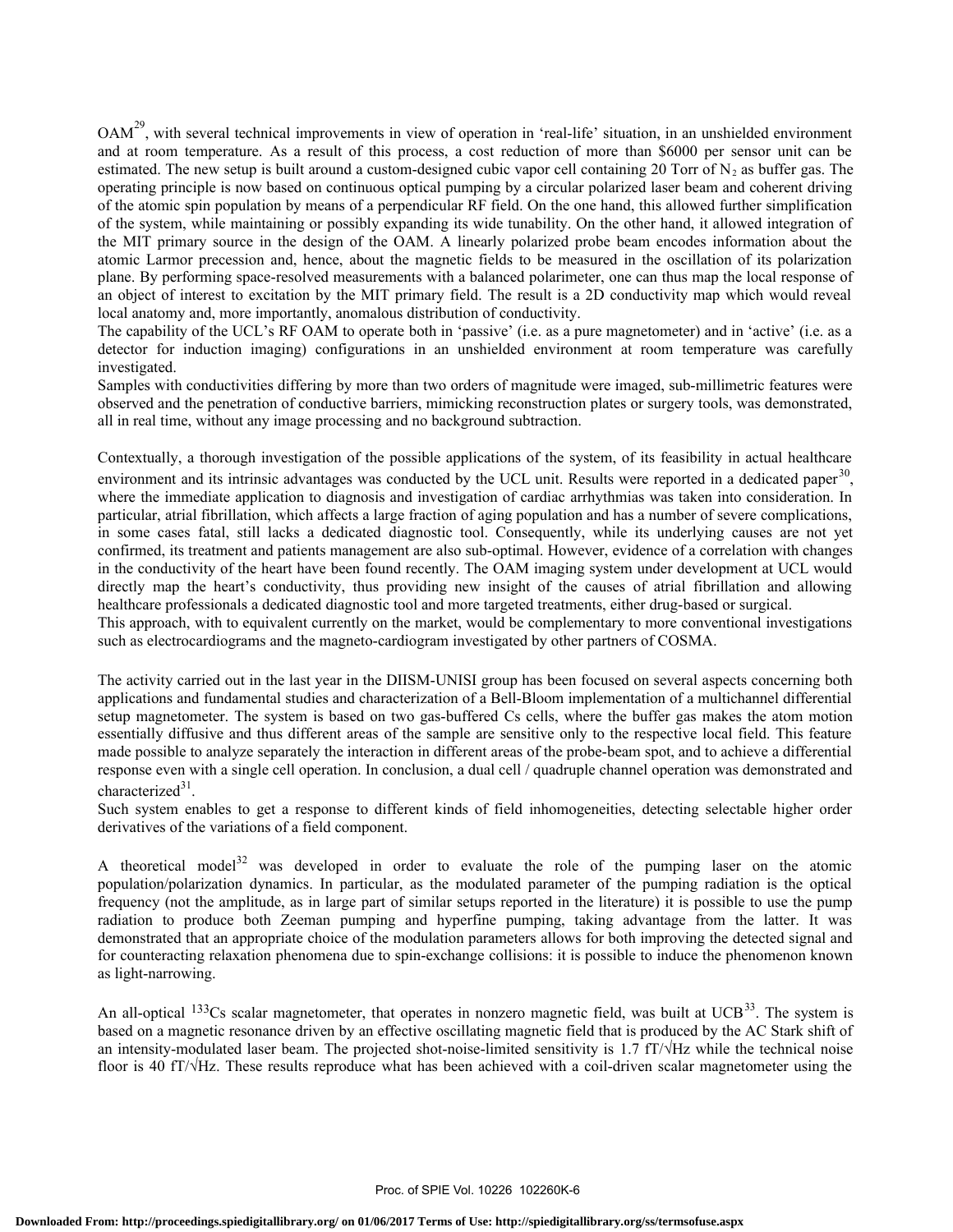same setup. However, the all-optical scheme can be more easily used in arrays and in magnetically sensitive fundamental physics experiments, e.g., searches for a permanent electric dipole moment of the neutron.

The measure of the B-vector is the aim of the last example reported here. If the main interest is not an optimized sensitivity, but a wide field measurement and an experimental simplicity, the two axis optical magnetometer of ref. <sup>34</sup> can be a good solution, especially for geophysical and material science studies. The prototype, based on double scanning of a magnetic field and a nonlinear Hanle effect monitoring, has an accuracy of 5 mG over 1.5 G range, with a huge possible improvement by a faster data acquisition system and the feasible extension to the third B field component.

# **3. CONCLUSIONS**

The work spanned during this last two years of the project with some important realizations of the objectives of COSMA: we developed new collaborations, in particular we strengthened the existing ones, we exchanged and trained young researchers, we had significant exchanges of experienced researchers, we finally extended the scientific level of participating team to detection and analysis of biomagnetism. All the obtained scientific results have to be considered a heritage of the original, apparently simple, setup built 40 years ago in Pisa, as a fruit of the brilliant ideas of A. Gozzini and coworkers.

#### **REFERENCES**

- [1] Alzetta, A., Gozzini, A., Moi, L., and Orriols, G., "An experimental method for the observation of R.F. Transitions and laser beat resonances in oriented Na vapor", Il Nuovo Cimento, 36B, 5-20 (1976)
- [2] Arimondo, A., Orriols, G., "Nonabsorbing atomic coherences by coherent two photon transitions in a three level optical pumping", Lettere al Nuovo Cimento, 17, 333-338 (1976)
- [3] Harris, S.E., "Electromagnetically Induced Transparency", Physics Today, 50, 36-42 (1997)
- [4] Műcke M., Figueroa, E., Bochmann, J., Hahn, C., Murr, K., Ritter, S., Villas-Boas, C., and Rempe, G., "EIT with single atoms in a cavity", Nature, 465, 755-758 (2010).
- [5] Hau, L.V., Harris, S.E., Dutton, Z. and Behroozi, C.H., "Light speed reduction to 17 metres per second in an ultracold atomic gas", Nature, 397, 594-598 (1999)
- [6] Halfmann, T., Bőhmer, K., Yatsenko, L.P., Horsmans, A. and Bergmann, K., "Coherent population trapping involving Rydberg states in xenon probed by ionization suppression", European Physical Journal, D17, 113-123 (2001)
- [7] Knappe, S., Wynands, R., Kitching, J., Robinson, H.G. and Hollberg, L., "Characterization of coherent population-trapping resonances as atomic frequency references", Journal of the Optical Society of America, B18, 1545-1553 (2001)
- [8] Belcher, N., Mikhailov, E.E., and Novikova, I., "Atomic clocks and coherent population trapping: Experiments for undergraduate laboratories", American Journal of Physics, 77, 988-999 (2009)
- [9] Lu, B., Burkett, W. H. and Xiao M., "Nondegenerate four-wave mixing in a double-Λ system under the influence of coherent population trapping", Optics Letters, 23, 804-806 (1998)
- [10]Aspect, A., Arimondo, E., Kaiser, R., Vansteekinste, N., Cohen-Tannoudji, C., "Laser Cooling below the One-Photon Recoil Energy by Velocity-Selective Coherent Population Trapping", Physical Review Letters, 61, 826- 829 (1988)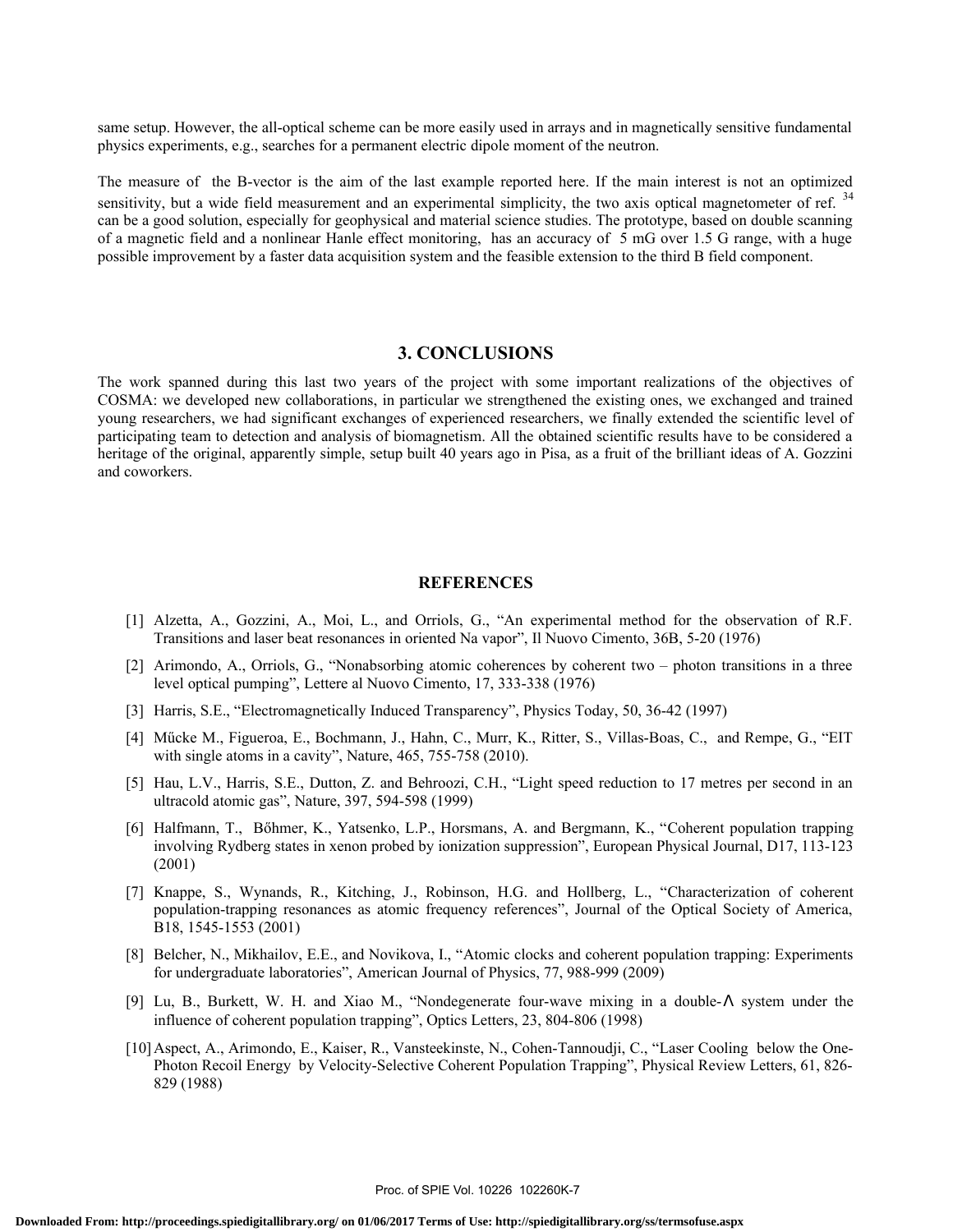- [11]Eilam, A., Shapiro, E.A. and Shapiro,M., "Electromagnetically induced transparency spectroscopy", The Journal of Chemical Physics, 136, 064201 (2012)
- [12]Houel, J., Prechtel, J.H., Kuhlmann, A.W., Brunner, D., Kuklewicz, C.E., Gerardot, B.D., Stoltz, N.G., Petroff, P.M. and Warburton, R.J., "High Resolution Coherent Population Trapping on a Single Hole Spin in a Semiconductor Quantum Dot", Physical Review Letters, 112, 107401 (2014)
- [13]Röhlsberger R., Wille, H-C., Schlage, K. and Sahoo, B., "Electromagnetically induced transparency with resonant nuclei in a cavity", Nature, 482, 199-203 (2012)
- [14]Sheng, D., Li, S., Dural, N., Romalis, M., "Subfemtotesla Scalar Atomic Magnetometry Using Multipass Cells", Physical Review Letters, 110, 160802 (2013)
- [15]Sarkisyan, D., Sargsyan, A., Wilson-Gordon, A.D. and Cartaleva, S., "Conversion between electromagnetically induced absorption and transparency in a four-level system", Proceedings of SPIE - The International Society for Optical Engineering, 9447, 944707 (2015)
- [16]Zhivun, E., Wickenbrock, A., Sudyka, J., Patton, B., Pustelny, S., and Budker, D., "Vector light shift averaging in paraffin-coated alkali vapor cells", Optics Express, 24, 15383-15890 (2016)
- [17]Shmavonyan, S., Khanbekyan, Aleks., Khanbekyan Alen, Mariotti, E, and Papoyan, A., "Buffer gas-assisted four-wave mixing resonances in alkali vapor excited by a single cw laser", EPJD, in press
- [18]Nasyrov, K., Gozzini, S., Lucchesini, A., Marinelli, C., Gateva, S., Cartaleva, S., Marmugi, L., "Antirelaxation coatings in coherent spectroscopy: Theoretical investigation and experimental test", Physical Review A - Atomic, Molecular, and Optical Physics, 92 (4), 043803 (2015)
- [19]Nasyrov, K., Entin, V., Nikolov, N., Petrov, N., Cartaleva, S., "Simple method for characterization of antirelaxation coating of optical cells", Proceedings of SPIE - The International Society for Optical Engineering, 9447, 944704 (2015)
- [20]Gozzini, S., Lucchesini, A., Marinelli, C., Marmugi, L., Gateva, S., Tsvetkov, S., Cartaleva, S., "Influence of anti-relaxation coating of optical cells on the potassium  $D_1$  line saturated absorption", Proceedings of SPIE -The International Society for Optical Engineering, 9447, 944708 (2015)
- [21]Gozzini, A., Mango, F., J. H. Xu, Alzetta, G., Maccarrone, F. and Bernheim,R.A., "Light-induced ejection of alkali atoms in polysiloxane coated cells", Il Nuovo Cimento 15 D, 709-722 (1993); Meucci, M., Mariotti, E., Bicchi, P., Marinelli C. and Moi L., "Light – Induced Atom Desorption", Europhysics Letters, 25, 639-643 (1994); Karaulanov, T., Graf, M.T., English, D., Rochester, S.M., Rosen, Y.J., Tsigutkin, K., Budker, D., Alexandrov, E.B., Balabas, M.V., Jackson Kimball, D.F., Narducci, F.A., Pustelny, S. and Yashchuk V.V., "Controlling atomic vapor density in paraffin-coated cells using light-induced atomic desorption", Phys. Rev., A 79, 012902 (2009)
- [22]Taskova, E.T., Alipieva, E.A. Todorov G.Tz., "Magneto-optical resonance of the polarized fluorescence in a paraffin-coated 87Rb vacuum cell", Proceedings of SPIE - The International Society for OpticalEngineering, 9447, 94470A (2015).
- [23]Krasteva, A., Mariotti, E., Dancheva, Y., Marinelli, C., Marmugi, L., Moi L., Gozzini, S., Gateva, S., and Cartaleva S., "Dynamics of optical pumping processes in coated cells filled with Rb vapor", in preparation
- [24]Sargsyan, A., Sarkisyan, D., Pashayan-Leroy, Y., Leroy, C., Cartaleva, S., Wlson-Gordon, A.D. and Auzinsh, M., "Electromagnetically Induced Transparency resonances inverted in magnetic field", JETP 121 (6), 966, (2015)
- [25]Mirzoyan, R., Sargsyan, A., Sarkisyan, D., Wojciechowski, A., Stabrawa, A. and Gawlik, W., "EIT resonance features in strong magnetic fields in Rubidium atomic columns with length varying by 4 orders", Optics and Spectroscopy, 120, 28-34 (2016)
- [26]Sargsyan A., Tonoyan A., Mirzoyan R., Sarkisyan D., Wojciechowski A.M., Stabrawa A., and Gawlik W., "Saturated-absorption spectroscopy revisited: atomic transitions in strong magnetic fields (>20 mT) with a micrometer-thin cell", Optics Letters, 39, 2290 (2014)